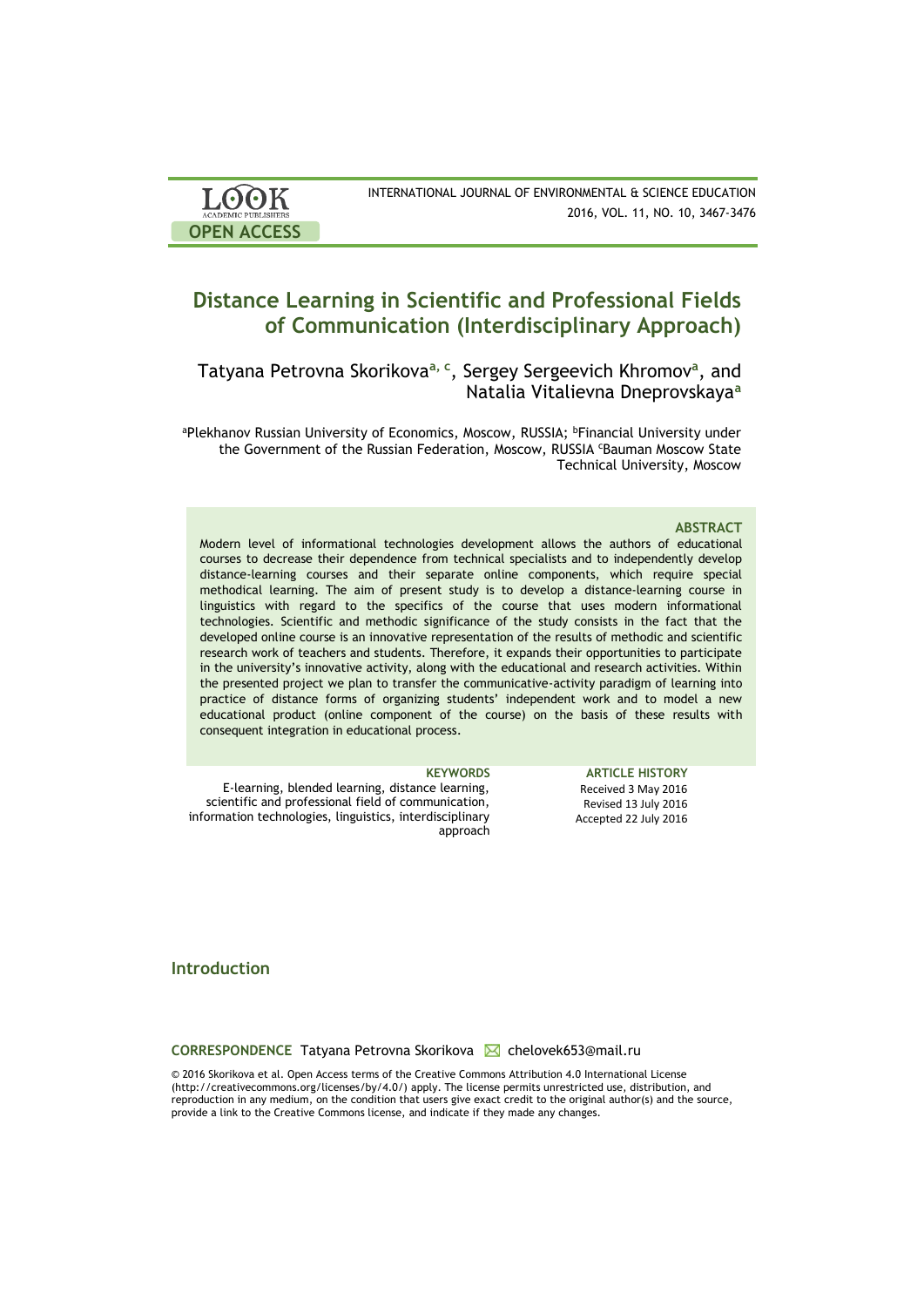The paradigm of education IT development in Russian Federation was accepted in 1993 [6]. Over two decades have passed but the number of essential problems has seemingly increased. One of the main lessons, as stated in "The Structure of ICT-competence in teachers: UNESCO recommendations" document "became the society's awareness of the fact that IT development of education is a multi-aspect process, which affects the requirements towards teachers' competence, educational materials, ICT tools and motives of the routine work of teachers and students" [16]. The process of IT development, which is currently conducted in our country, as well as internationally [1], makes us see educational methods and techniques from a new angle. With the IT development process we can also define an equally significant process – Web-development of the society and Web-development of education, in particular. Due to the fact that one of the main goals of modern education is the development of students' abilities of self-education and creative use of the acquired knowledge, it is necessary to find such educational tools, which themselves would be able facilitate new knowledge acquisition after graduation. As A.L. Nazarenko writes, "when we talk about integrating ICT in learning, the first and the most vivid association is distance learning. Before this innovation there were computer educational programs, which, of course, still exist now and fulfill their goal to the fullest. But distance learning is the "delivery of education" to the student, change in the vector of movement in education (not towards one center – towards education, but from one center – from education – to everybody); together with its interactivity, which was unseen before, it was a new impressive object… Distance learning found its field where it does not have any competitors". [8]

Recently there is a specific interest towards the question of actualizing students' cognitive activity [7, 10, 9, 11, 12, 14, 15]. It can be explained by the fact that in the conditions of IT development there are qualitative changes in the organization of students' educational activity. The priority in learning goes to designing and developing a new expanded, ICT-saturated and versatile educational environment [2, 9]. A significant part of this environment is constructed by virtual educational environment, which develops and functions on the basis of computer technologies. Technical foundation of this environment is computer networks with well-developed infrastructure and social services, within which the subjects of educational activity are provided with an opportunity to "always be in the classroom", regardless of the present moment in time and location.

Informational-educational environment implies the following inter-related components as the main ones: educational resources, educational communication and educational interaction management [10, p. 150]. According to this approach, we will explore the problem of creating tools of distance support of teaching the "General linguistics and history of linguistic studies" and "Speech activity of the society" courses for master students in linguistics of the specialization in "Theory of mass communications and international public relations".

## **Methods of Developing Distance-Learning Course for The Master's Program (right: the)**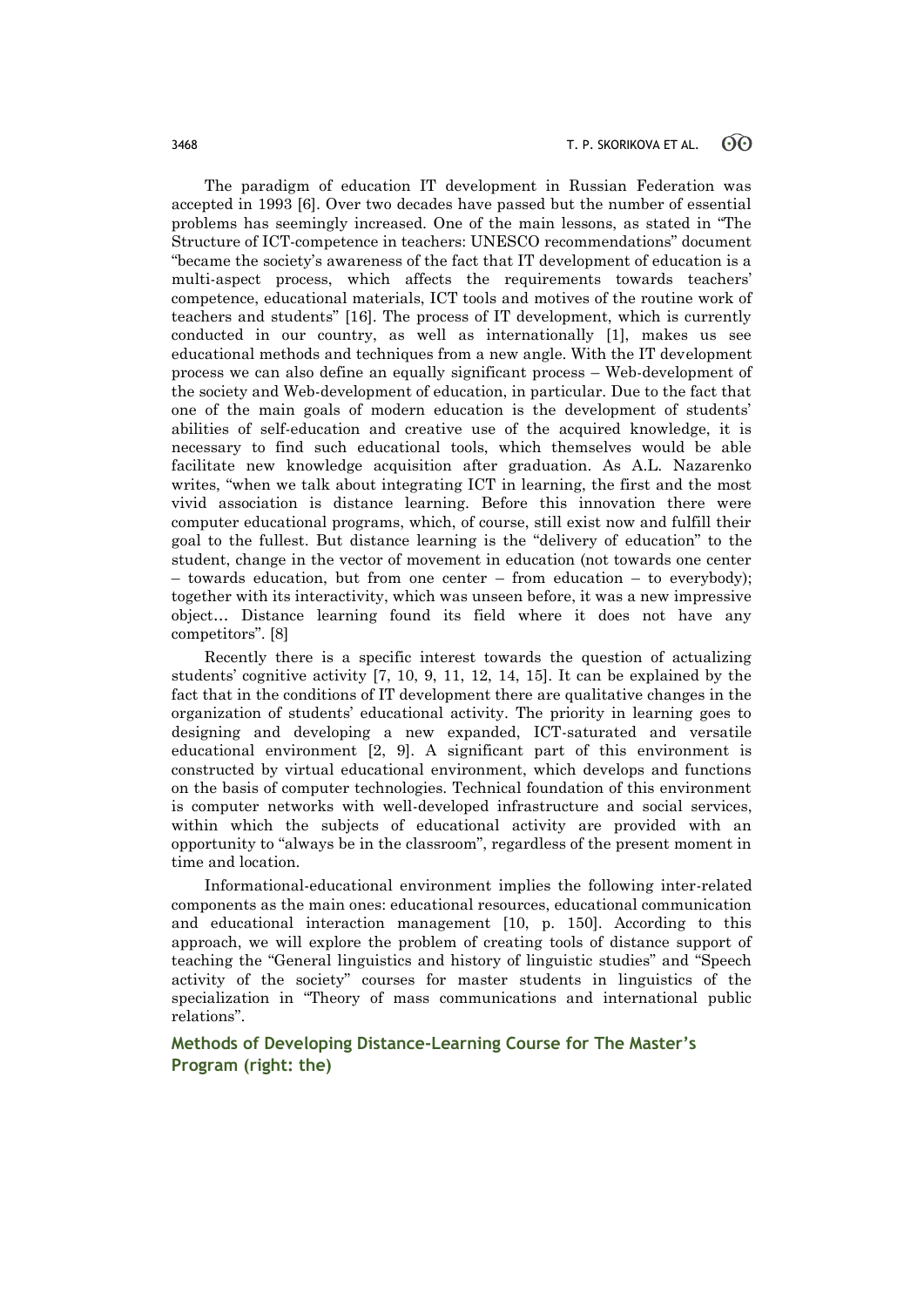We will further describe the characteristics of scientific and methodic bases of developing the online component of the master's program course, which was created within the project on distance learning with the goal of optimizing the teaching process of the linguistic cycle subjects in an economic university. The above mentioned project was developed in the Laboratory of theoretical and applied linguistics of Plekhanov RUE and was aimed at creating an online educational course for a master's program on the basis of achievements of linguistics, psychology of communication and informational-computer technologies of distance learning.

The aim of the project is to transform the taught course *"General linguistics and history of linguistic studies"* into a distance-learning one with the use of innovative educational technologies and to actualize it in the educational process of two universities - Plekhanov Russian University of Economics and Perm National Research Polytechnic University.

The course is aimed at creating an integral and dynamic system of knowledge about language as a phenomenon of the reality and culture. This system is viewed as an instrument of efficient professional activity of linguists in various fields. The developed paradigm and methodology of the distancelearning course and its validation in the teaching practice allows prospectively transferring other taught courses of the master's programs in the Linguistics field to the distance form; this, in turn, would create the predispositions for integrating Web learning.

Goals of the project:

- 1. Development of the paradigm and methods of distance profile-oriented disciplinary course based on the achievements of linguistics, theory of communication, informational technologies and methods of professional education.
- 2. Creation of the online course layout.
- 3. Development and actualization of the efficient models of visualizing study materials within the dynamic element of the course, including multimedia.
- 4. Development of a flexible model of managing students' knowledge based on the natural interconnection between static and dynamic elements of the course.
- 5. Development and actualization of the tools for controlling the acquisition of competencies within the dynamic element of the course.
- 6. Record of video lectures on the key topics of the lecture course.
- 7. Distribution of study materials of static element of the course in the electronic educational environment Campus (lecture notes, video lectures, practical lessons, textbook materials, glossary of the concepts, links to the open-source educational resources, current publications on the topic in the media).
- 8. Presentation and organization of study materials of the dynamic element of the course (electronic workbook with the tasks for training and self-evaluation, forums, blogs, Wiki pages).
- 9. Conduction of webinars on the main topic of the lecture course.
- 10. Tutor support of the course.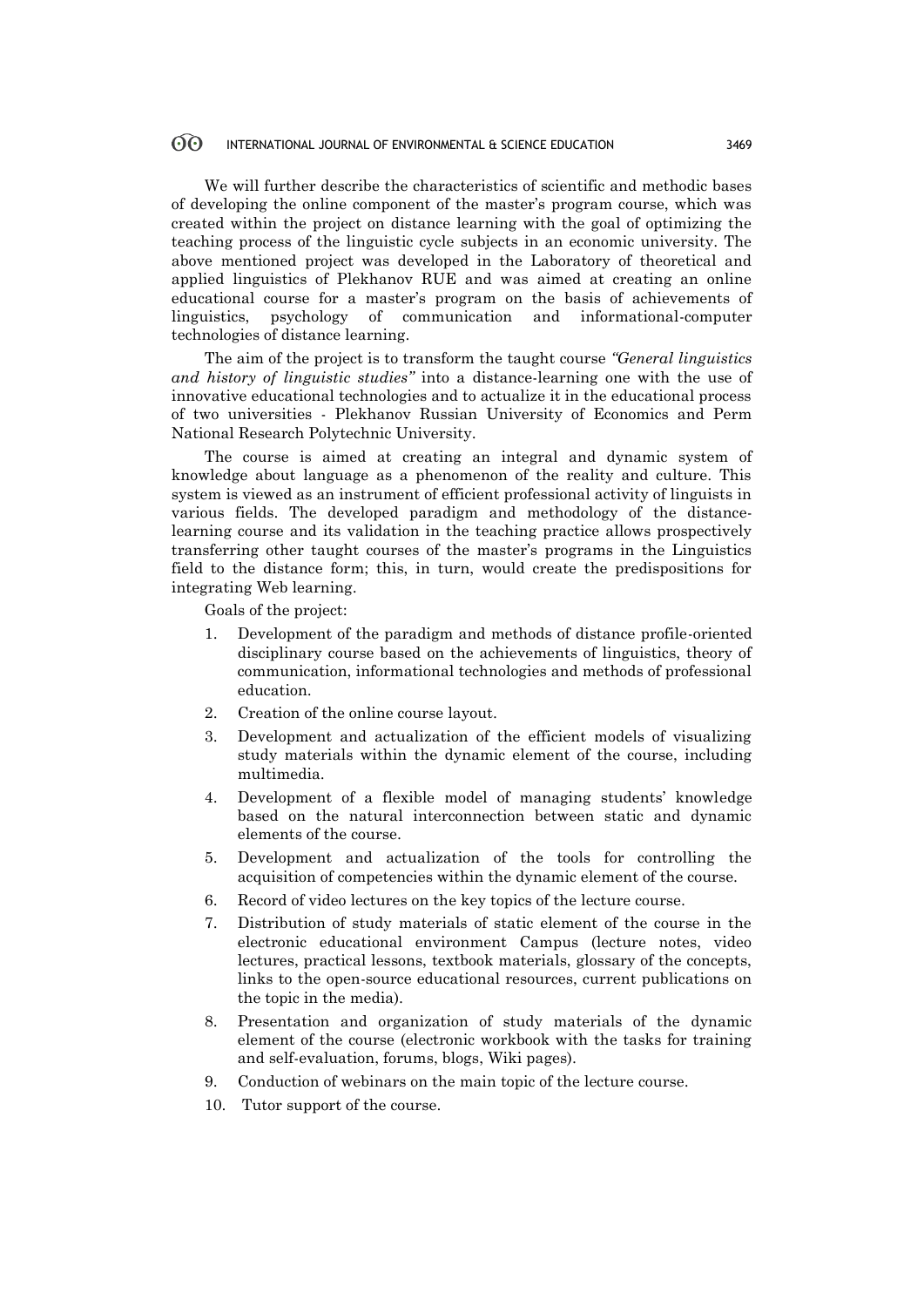11. Conduction of survey and interviews of the students and teachers of the course and of external experts.

Validation of the pilot project in the educational process, evaluation of its efficiency and opportunities for its distribution, as well as popularization of the obtained results on the scientific events and in publications.

## **Implication of Information Technologies**

Information technologies develop rapidly and spread into almost all fields of professional activity. Educational activity did not become an exception, but, on contrary, is very susceptible to using new technologies in organizing educational process and students' educational activity. E-learning, which is supposed to expand the access to educational services and high-quality educational materials, is supported on the national and international levels [13]. "There is a change of educational paradigm from the traditional educational model to elearning and further to Smart-education. Consequently, the role of universities changes from the suppliers of knowledge to the creators of conditions for students to acquire new knowledge on their own. Therefore, a teacher becomes not a translator of complete knowledge but plays a role of navigator in the endless informational-knowledge space. In Smart-education a student independently acquires the necessary knowledge by using the potential of information society and intellectual technologies". [18] Along the development of information technologies the new forms of actualizing educational programs became possible, such as combined learning [17] and development of individual trajectories for students [3]. New types of educational events occurred due to wide distribution of ICT and Internet in the society, for example, webinars, virtual reality, online-seminars, gamification, mobile learning, smart-course, etc. ICT causes the changes in communications within academic environment; students go to the libraries less but access social media more [4]. Using ICT in education is several decades old and is not an innovation for the education process per se; however, it provides wide opportunities for innovative development of separate courses.

Using ICT for developing separate courses gets to a new level. Each teacher, researcher and student gains free access to wide range of information technologies and sources, including new social media, video-conferences services, electronic courses constructors, massive open online courses (MOOCs) and open educational resources. Multitude of the available tools and forms of e-learning allows actualizing innovative potential of teachers and students in the development of online courses and separate online-components. Therefore, each developed online course is an innovative representation of the results of methodical and scientific research work of teachers and students.

The technologies, which were used in the development of distance-learning course *"General linguistics and history of linguistic studies"* include:

mobile technologies, which allow actualizing new models of communication and cooperative work and which are not connected to massive computers. Mobile learning implies easy access to study materials, testing and participation in the communities;

cloud technologies, which allow both teachers and students not to overload the storage space of their devices by setting up and storing the educational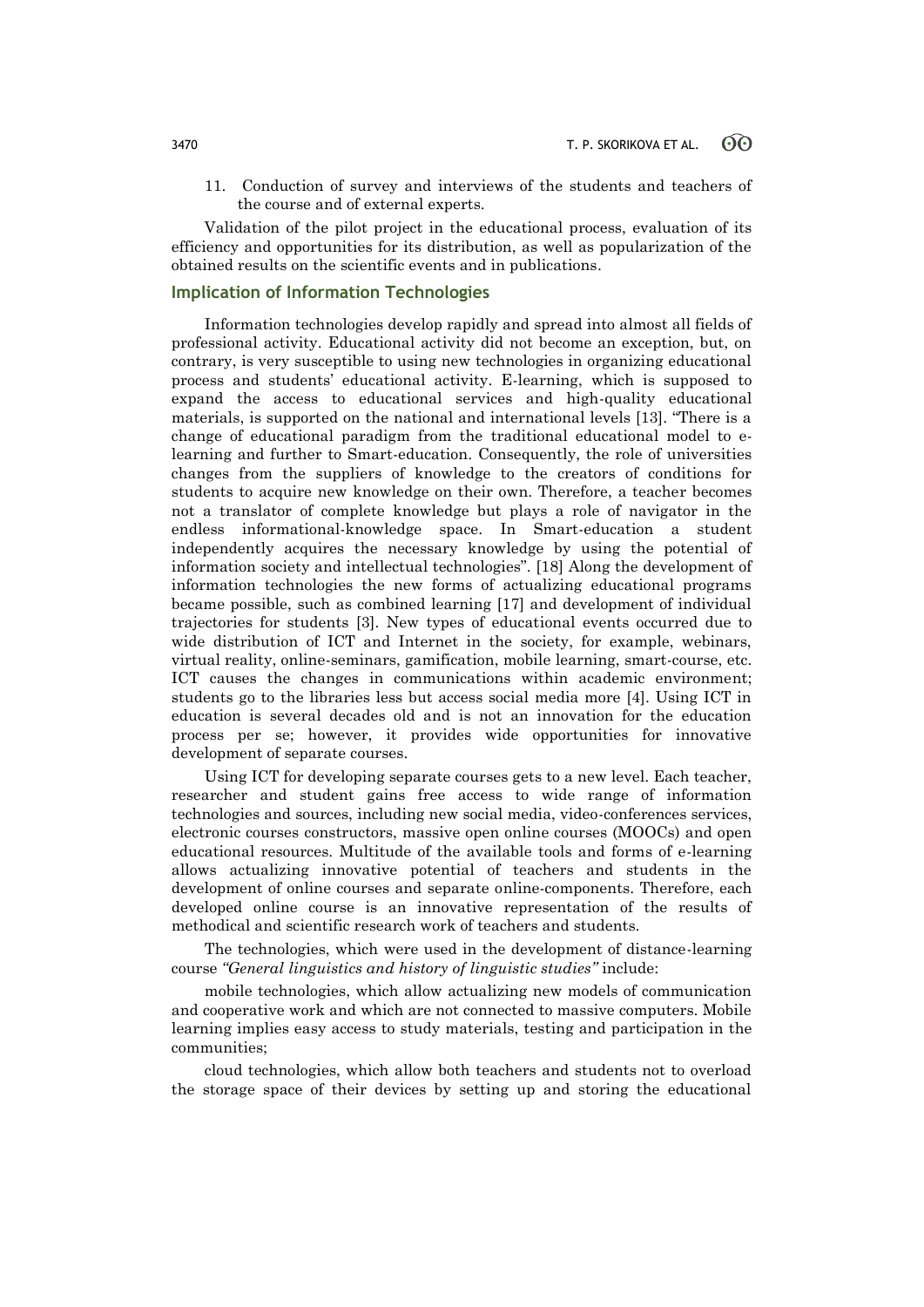online components and, on the other hand, to have access to educational space from any device at any time;

social media, which usually include Web 2.0 services that allow establishing the interaction between students and the professional community within the educational process and expanding the informational space to the scale of the whole field [19, 5].

## **Development of The Course (right: the)**

The developed course includes two elements: static and dynamic. Static element is represented by lecture notes, video lectures, practical lessons, textbook materials, glossary of the concepts, links to the open-source educational resources, current publications on the topic in the media. Dynamic element includes electronic workbook with the tasks for training and self-evaluation, forums, blogs, Wiki pages.

Topic content of the course is aimed at covering 12 parts:

- 1. General linguistics as an interdisciplinary field of humanitarian knowledge and its place in the system of scientific knowledge about the human.
- 2. Modern structure of knowledge about the language. Definition of language and its essence. System and structure in linguistics.
- 3. History of linguistic studies. Genesis of linguistic traditions. Development of the theory of language. Linguistics of the second half of the XX century.
- 4. Language and thinking. Psycholinguistics.
- 5. Phonology and intonation.
- 6. Grammar. Main grammatical traditions of the language world.
- 7. Lexicology.
- 8. Text and communication.
- 9. Language and society. Sociolinguistics.
- 10. Linguistic typology. The problem of linguistic universals.
- 11. Main methods of linguistics.
- 12. Language in the modern world.

Presented topics are called to solve the following tasks of learning this subject: introduction to the main theoretical approaches to general linguistics; review of the history of linguistics and history of linguistic studies; development of the knowledge about the main stages of linguistics development; development of knowledge about the main schools in linguistics; acquisition of knowledge about the specifics of the studied languages, their systems of values and norms, which define the rules of verbal and non-verbal behavior in the native speakers of these languages; development of the skill to analyze and adequately interpret language- and inter-language processes and results of interaction between representatives of various cultures and cultural groups (subcultures) in specific conditions of interaction.

## *Methodology and Methodic Novelty of The Presented Project (right: the)*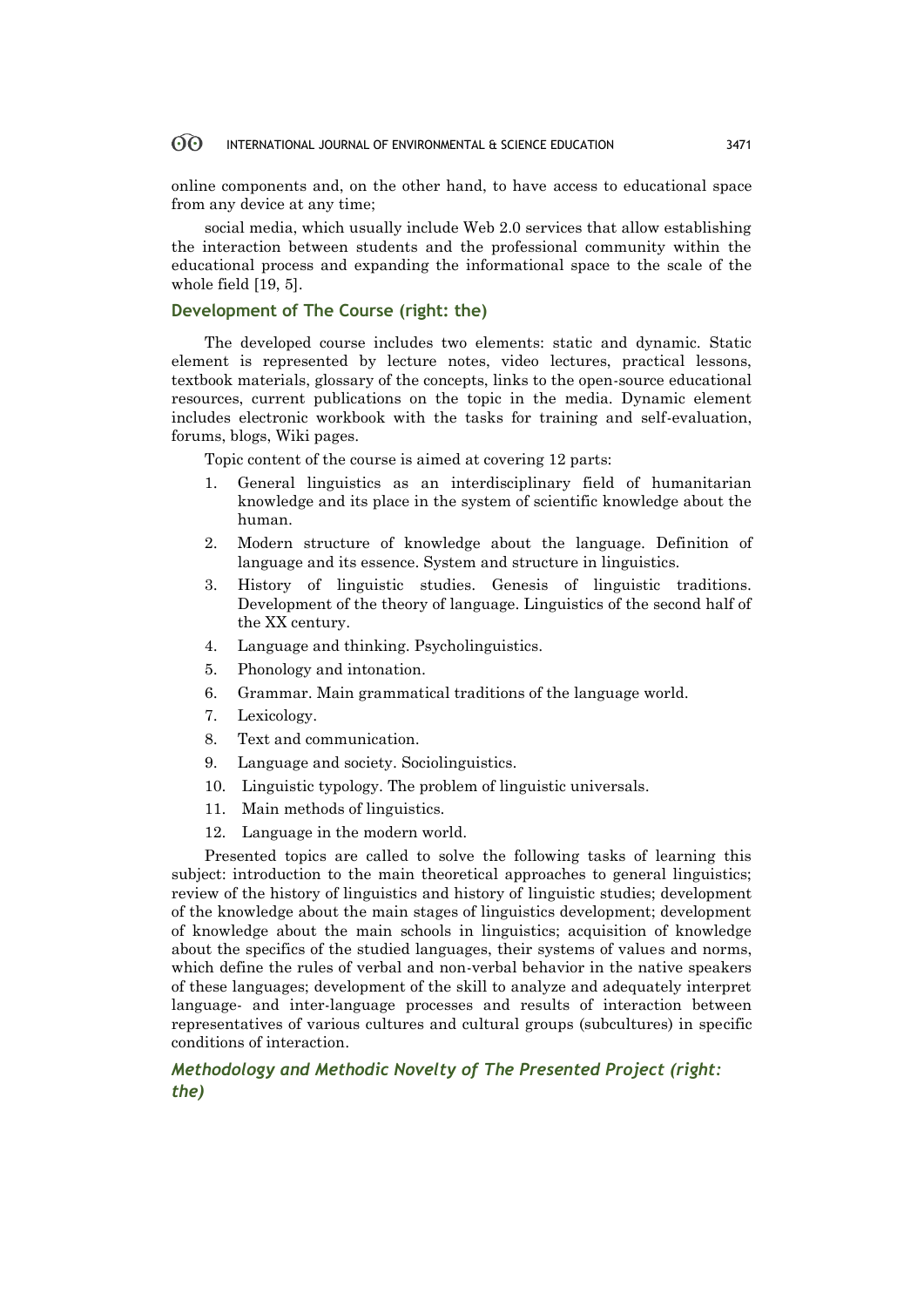Methodic novelty of the project consists in the development of methods of implying the distance-learning technologies during organization of students' interactive, project and practical activity.

Methodology of the projects consists in integrating static and dynamic elements of the course with the educational process, which is distributed in time and space. Novelty of the project is explained by the actualization of individual approach towards mastering the system of linguistic knowledge: in accordance with the course structure, a student (a teacher) chooses on his own a range of questions, which he considers to be most optimal and aimed at a) acquiring elemental knowledge of the subject; b) developing basic knowledge of the subject; c) developing broad linguistic view. Methodic novelty of the project is partner activity of teachers and master's students of two universities in the form of projects, forums, online discussions, webinars, scientific consults and cooperative publications.

While the previous basic course is related to creating a linguistic perspective in the master's students, the other basic educational course – *"Speech activity of the society"* – is aimed at developing master's students' sociolinguistic perspective, which defines robust and correct professional orientation in the problems of language and society interaction. The course summarizes knowledge about a language as a real and cultural phenomenon and integrates them into a single system, which has to act as a tool of further professional activity. It contains a flexible system of managing students' knowledge, which is actualized by the development of an online component for organizing students' independent work on the studied subject.

The developed courses are a range of study and methodic materials, which are specially presented as *the static element* of the course (printed version of the textbook) and *the dynamic element* of the course (online component) for organizing students' independent work in the distance form within virtual educational environment of the university.

We set the following goals, solving which would help reaching the main methodic goal of the project: 1) development and implementation of the efficient techniques of visualizing study materials in the dynamic element of the course; 2) creation of a flexible model of managing students' knowledge based on the natural inter-connection between static and dynamic elements of the course; 3) development of distance forms of organizing students' independent work; 4) creation and actualization of system for controlling the acquisition of study materials in the dynamic element of the course.

In order to reach the set goals we used the following research methods: systemic approach during the development of ideas about the phenomenon of virtual educational linguistic environment and during its design; theoretical analysis and synthesis in order to generalize literature references, educational electronic resources and instrumental means of developing distance-learning systems; survey and interviews of the students during revealing the priority directions of online course integration into the field of teaching master's program subjects; expert analytical evaluation of the quality of the created distance-learning course; observation of the students' speech activity process in real and virtual educational linguistic environment; experimental method in empirical-experimental learning, aimed at evaluating the efficiency of the developed model of the distance-learning master's course. Using the complex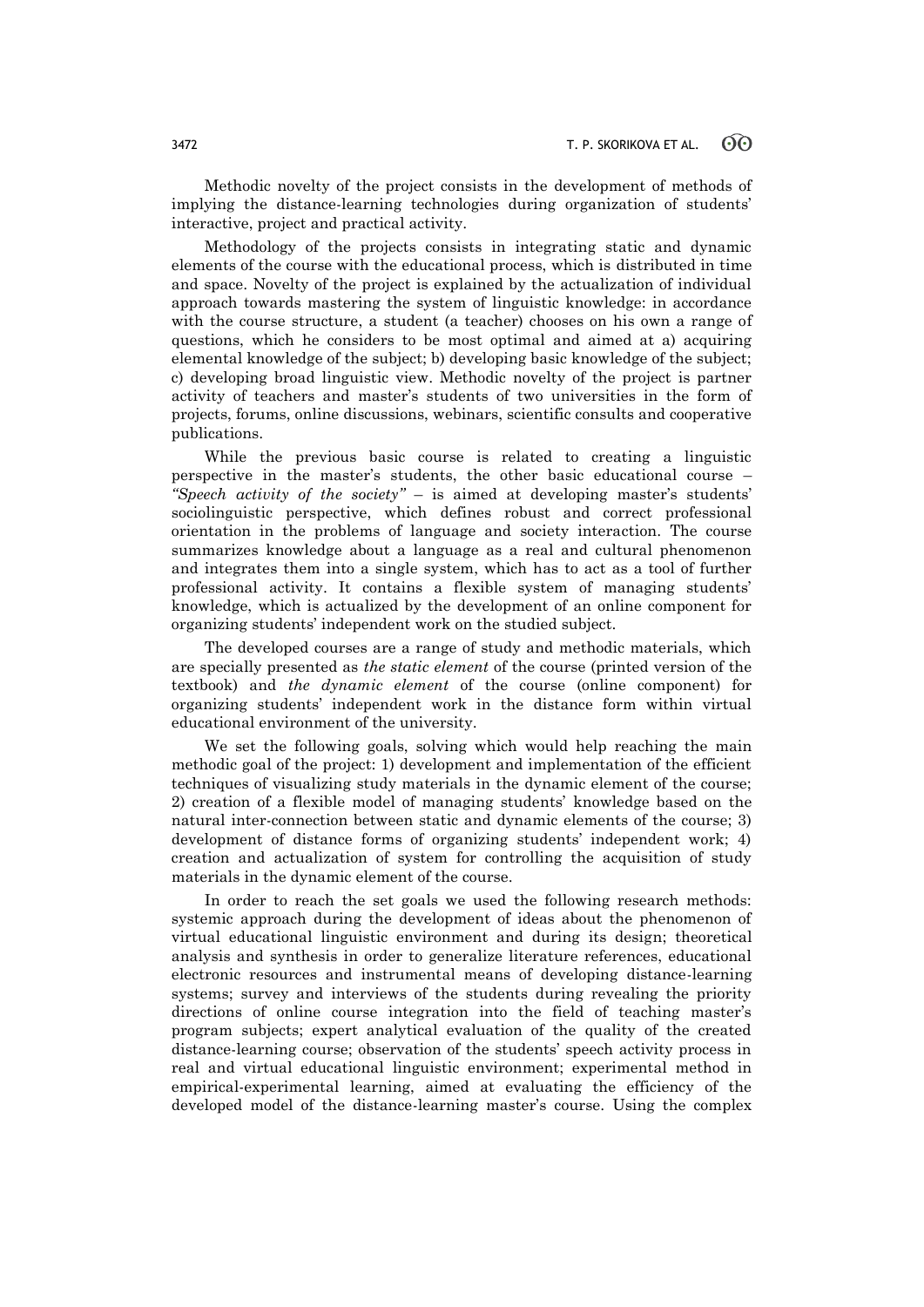scientific techniques allows providing such parameters of the project, as its innovative nature, robustness, viability and distribution of the results.

## *Methodic Organization of The Project's Study Materials (right: the)*

Method organization of the project's study materials includes: the development of the course structure with the validation of interactive and innovative learning methods and the layout of the online component of the course, according to the competencies, which a student should get as a result of studying with the use of pedagogic design points; preparation of text materials, presentations and necessary graphic objects; building of the online component of the course and its upload to the electronic educational environment "Campus". Materials, which are presented in the virtual campus, include: presentation of the leading teacher on the main topics of the lecture course; fragments of video lectures, practical lessons for class- and independent work, tests for evaluating master's students' abilities and skills, reference materials for the course, links to the open-access educational resources, current publications on the topics in the media, etc. Virtual campus tools allow uploading presentations prepared by the students on their own, as well as students' cooperative creation and editing of text and graphic materials on the topic of educational tasks proposed by the teacher.

Therefore, **the anticipated scientific and practical result of the project** is the presentation of the online component of the course in the form of Web-site, which includes study materials in the form of presentations, electronic practical lessons, forums for discussing the course parts, teacher's blog for publishing current scientific information on the course topic and Wiki pages for organizing students' cooperative project activity.

## *Significance and Relevance of The Project (right: the)*

Significance and relevance of the current project is defined by the innovative approach towards training the specialists in the field of theory of mass communications and international public relations with the use of informational-computer technologies advantages for organizing students' independent work. We plan to transfer communicative-activity paradigm of learning to the practice of distance forms of organizing students' independent work and to model a new educational product (online component of the course) with further integration in the educational process (with the master's program subjects "General linguistics" and "Speech activity of the society").

Learning these subjects is based on the model of combined learning, in which the class work (lectures and seminars) is combined with the independent work in the electronic environment (virtual campus). Students' fulfillment of independent problem-based and project tasks on the topic of the course in the campus develops such competencies, as ability to work with the main information-search and expert systems and systems of knowledge presentation; mastering modern techniques of gathering, storing and presentation of databases and knowledge in the intellectual systems of various aims with regard to the computer technologies' achievements.

Development of these competencies is provided by doing the tasks with various Internet-services (forum, work with blogs, electronic mass media – current periodic issues, television plots, special linguistic Web-sites, etc.) in the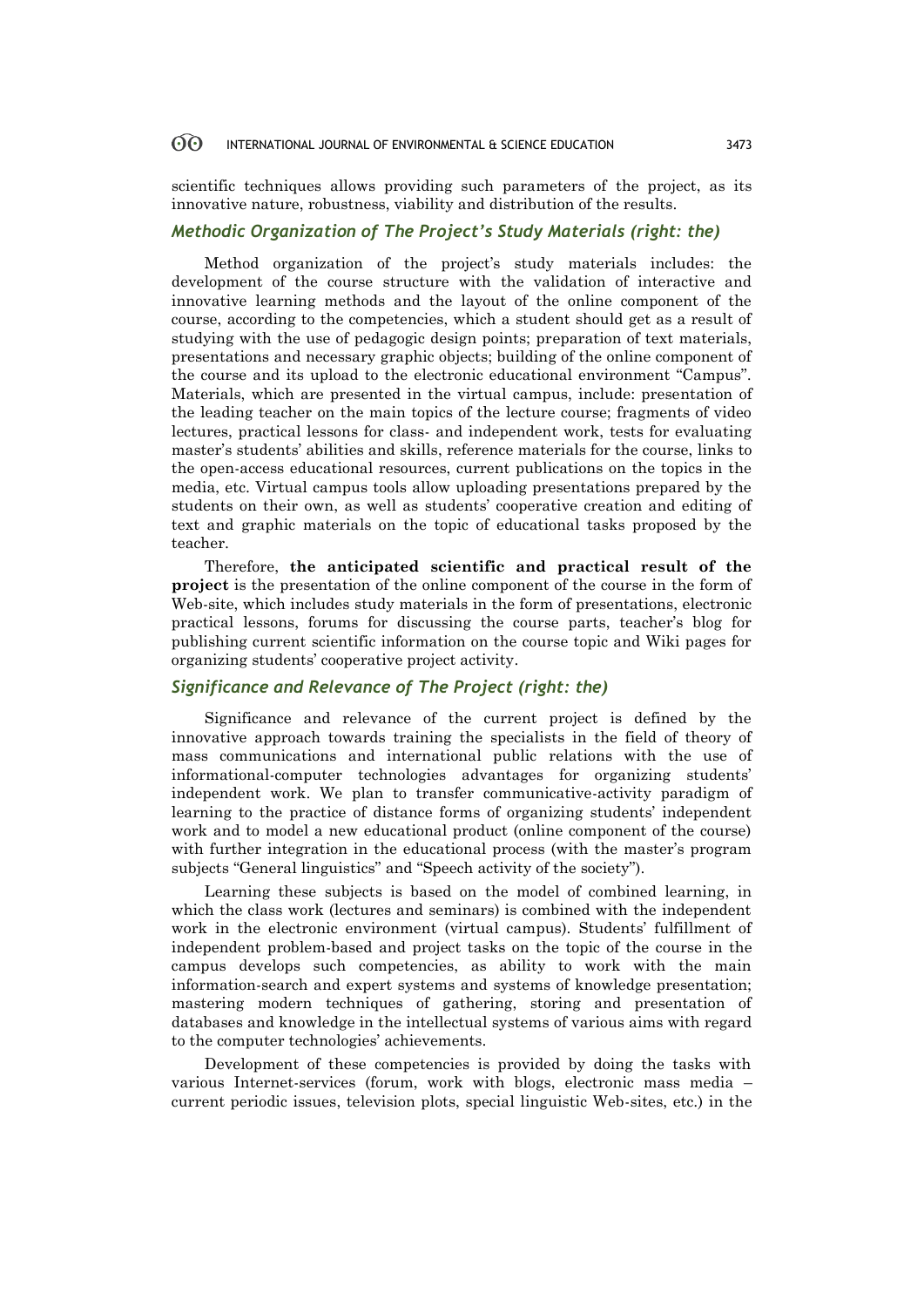campus. Students of the course learn to develop their own educational routes, to find the most optimal ways of solving a problem-based task, to work in a team by demonstrating initiative and creative potential (creativity), as well as leadership qualities. During the practical lessons in the class, by presenting their projects publicly from the name of the group (team); the students speak with electronic presentations, participate in discussions, thus demonstrating their activity and interest. These aspects of the course structure are especially significant and demanded in the field of specialists' training in the theory of mass communications and public relations.

## **Conclusion**

In conclusion we would like to point out that the scientific and methodic significance of the project conducted by the Laboratory of theoretical and applied linguistics of Plekhanov RUE consists of developing the methods of using distance-learning technologies in organization of students' interactive, project and practical activity within the studied linguistic subjects. The development of interactive foundation of the course structure (interaction of its elements and online components) is provided by the system of the continuous hyperlinks in the structure of the course itself: lecture material  $\rightarrow$  main (key) concepts of the course parts  $\rightarrow$  tests  $\rightarrow$  practical tasks  $\rightarrow$  problem-based tasks and projects. This approach towards designing the content of distance-learning master's program course allows reaching the set goals of learning and providing the activation of students' cognitive activity with the efficient implementation of the didactic capabilities of electronic educational environment.

As the experience of university education in Russia and worldwide demonstrates, modern computer- and telecommunication technologies, together with the establishment of market relationships in education, created new models of a university. "It is such institutional forms, as the distance-education units in the traditional and open universities, consortiums of universities, teleuniversities, virtual classes and virtual universities". [13] Both MESI and Plekhanov RUE can be considered as the universities of such innovative type. Such educational model is one of the high-priority ones in the scientific and professional fields, because it corresponds with modern technologies of transferring, processing, presentation and acquisition of educational information, considers the interests of students and teachers and fits well in the system of educational process management in a modern university.

### **Disclosure statement**

No potential conflict of interest was reported by the authors.

### **Notes on contributors**

**Tatyana Petrovna Skorikova** holds a PhD in science education and now is a professor at Plekhanov Russian University of Economics, Moscow, Russia, professor at Bauman Moscow State Technical University, Moscow, Russia.

**Sergey Sergeevich Khromov** holds a PhD in science education and now is a professor at Plekhanov Russian University of Economics, Moscow, Russia.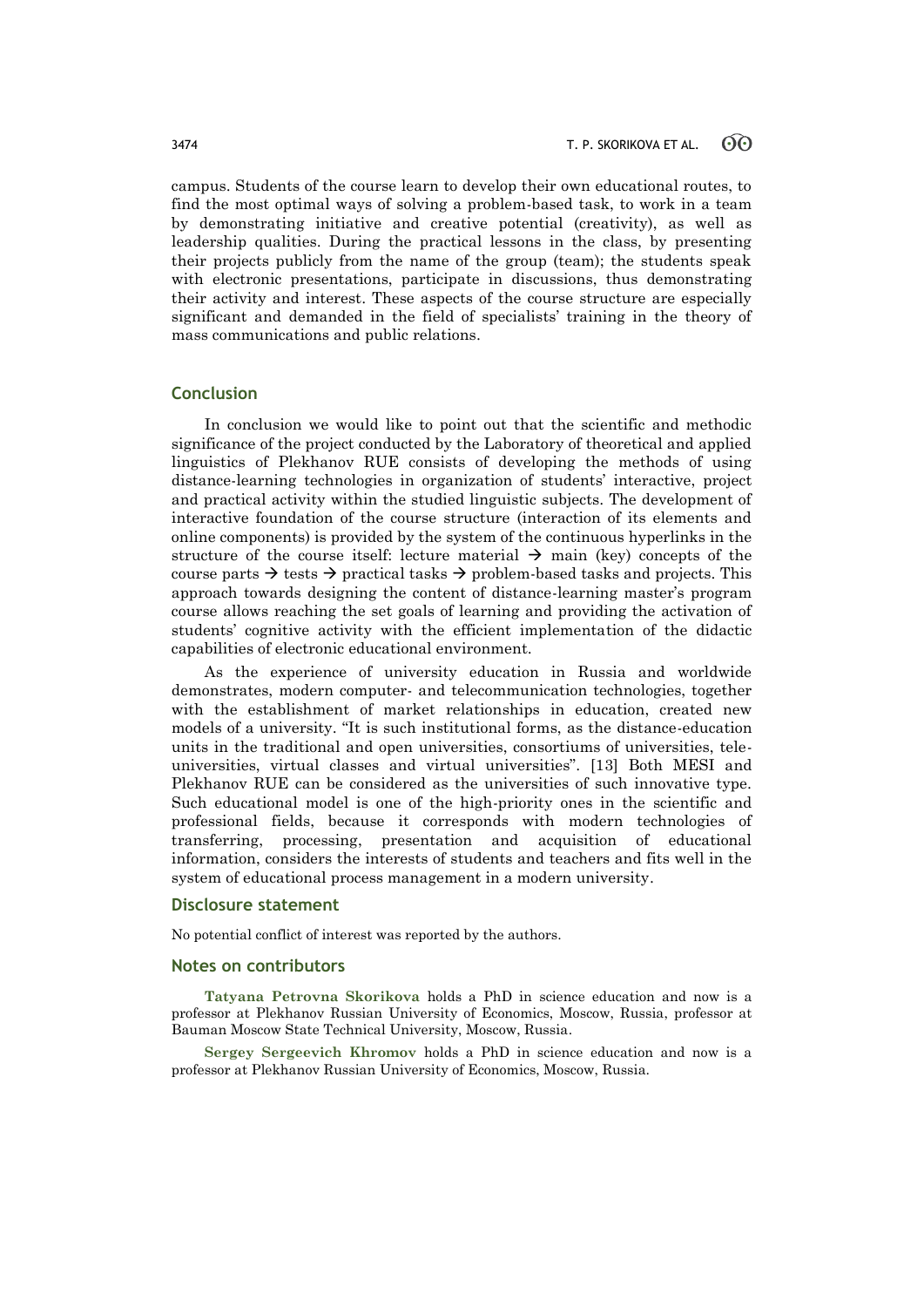**Natalia Vitalievna Dneprovskaya** holds a PhD in science education and now is an associate professor at Financial University under the Government of the Russian Federation,Moscow, Russia.

### **References**

- 1. Babanskaya, O.M., Mozhaeva, G.V., Serbin, V.A., Feschenko, A.V. (2015). Sistemnyy podkhod k organizatsii elektronnogo obucheniya v klassicheskom universitete [Systematic approach to elearning in the classical university]. *Otkrytoe obrazovanie. Nauchno-prakticheskiy zhurnal*, 2, pp. 63-69.
- 2. Bogomolov, A.N. (2011). Virtualnaya sreda obucheniya RKI: opyt organizatsii uchebnogo protsessa v novoy obrazovatelnoy modeli [Virtual learning environment RCT: the experience of the educational process in a new educational model]. *XII Kongress MAPRYAL "Russkiy yazyk i literatura vo vremeni i prostranstve",* V. 3, Shankhay, pp. 324-329.
- 3. Dneprovskaya, N., Koretskaya, I., Dik, V., Tiukmenova, K. Study of social media implementation for transfer of knowledge within educational milieu. Scientific bulletin of national Mining University, 4, Ukraine: Dnipropetrovsk.
- 4. Gartsov, A.D., Gartsova, D.A. (2015). Teoreticheskie i tekhnologicheskie strategii postroeniya professionalno orientirovannoy setevoy obrazovatelnoy sredy [Theoretical and technological strategy of building a network of professionally-oriented educational environment]. *Vestnik RUDN. Ser. "Russkiy i inostrannyy yazyki i metodika ikh prepodavaniya"*, 3, pp. 24-27.
- 5. Dendev, B., (ed.) (2013). *Informatsionnye i communikatsionnye technologii v obrazovanii: monografiya [Information and communication technologies in education: a monograph].* Moscow: IITO UNESCO, 320 p.
- 6. *Kontseptsiya informatizatsii vysshego obrazovaniya Rossiyskoy Federatsii* [Informatization Concept of the Russian Federation Higher Education] (1993). Retrieved from: http //www.pandia.ru/text/77/305/24712.php.
- 7. Kulikova, S.S., Yakovleva, O.V. (2010). *Individualnaya informatsionnaya obrazovatelnaya sreda kak uslovie professionalnogo razvitiya studenta. Pedagogicheskoe obrazovanie v perekhodnyy period: rezultaty issledovaniy 2010 goda. [Individual information educational environment as a condition for professional development of the student. Teacher education in transition: the results of research in 2010].* SPb.: Lemma, pp. 323-329.
- 8. Nazarenko, A.L. (2015). Informatizatsiya obrazovaniya: sintez traditsionnogo i elektronnogo obucheniya (opyt sozdaniya novoy modeli lektsionnogo kursa) [Informatization of Education: a synthesis of traditional and e-learning (experience of creating a new model of the lecture course)]. *Otkrytoe obrazovanie. Nauchno-prakticheskiy zhurnal*, 2(109), 71-72.
- 9. Noskova, T.N. (2007). Kakuyu informatsionno-obrazovatelnuyu sredu mozhno schitat vysokotekhnologichnoy? [What kind of information-educational environment can be considered a high-tech?] *Universum: Vestnik Gertsenovskogo universiteta*, 1, pp. 45-47.
- 10. Pavlova T.B.(2012). Novye obrazovatelnye strategii v sovremennom informatsionnom prostranstve [The new educational strategies in the modern information space]. SPb.: Izd-vo Lema, 208 p.
- 11. Pavlova, T.B. (2012). Informatsionnyy resurs kollektivnogo pedagogicheskogo soprovozhdeniya vneauditornoy samostoyatelnoy raboty studentov [Information resource of collective pedagogical support of students' independent work]. In *Novye obrazovatelnye strategii v sovremennom informatsionnom prostranstve*. SPb.: Izd-vo Lema, pp. 148-153.
- 12. Sami Ben Romdan. (2013). Perspektivy ispolzovaniya sotsialnykh setey v obuchenii RKI [Prospects for the use of social networks in the learning trials]. *Russkiy yazyk za rubezhom,* 4, pp. 101-105.
- 13. Semenova, I.N., Slepukhin, A.V. (2014). Didaktichekiy konstruktor dlya proektirovaniya modeley elektronnogo, distantsionnogo i smeshannogo obucheniya v vuze [Didactic constructure for the model design of electronic, distant and blended learning in high school]. *Innovatsiya v praktike obrazovaniya,* 8, pp. 68-69.
- 14. Skorikova, T.P. (2013). Obuchenie teorii i praktike mezhkulturnoy kommunikatsii (s ispolzovaniem virtualnoy obrazovatelnoy sredy) [Education Theory and Practice of Intercultural Communication (using a virtual learning environment)]. *Vestnik RUDN. Ser. "Russkiy i inostrannyy yazyki i metodika ikh prepodavaniya"*, 2, pp. 136-143.